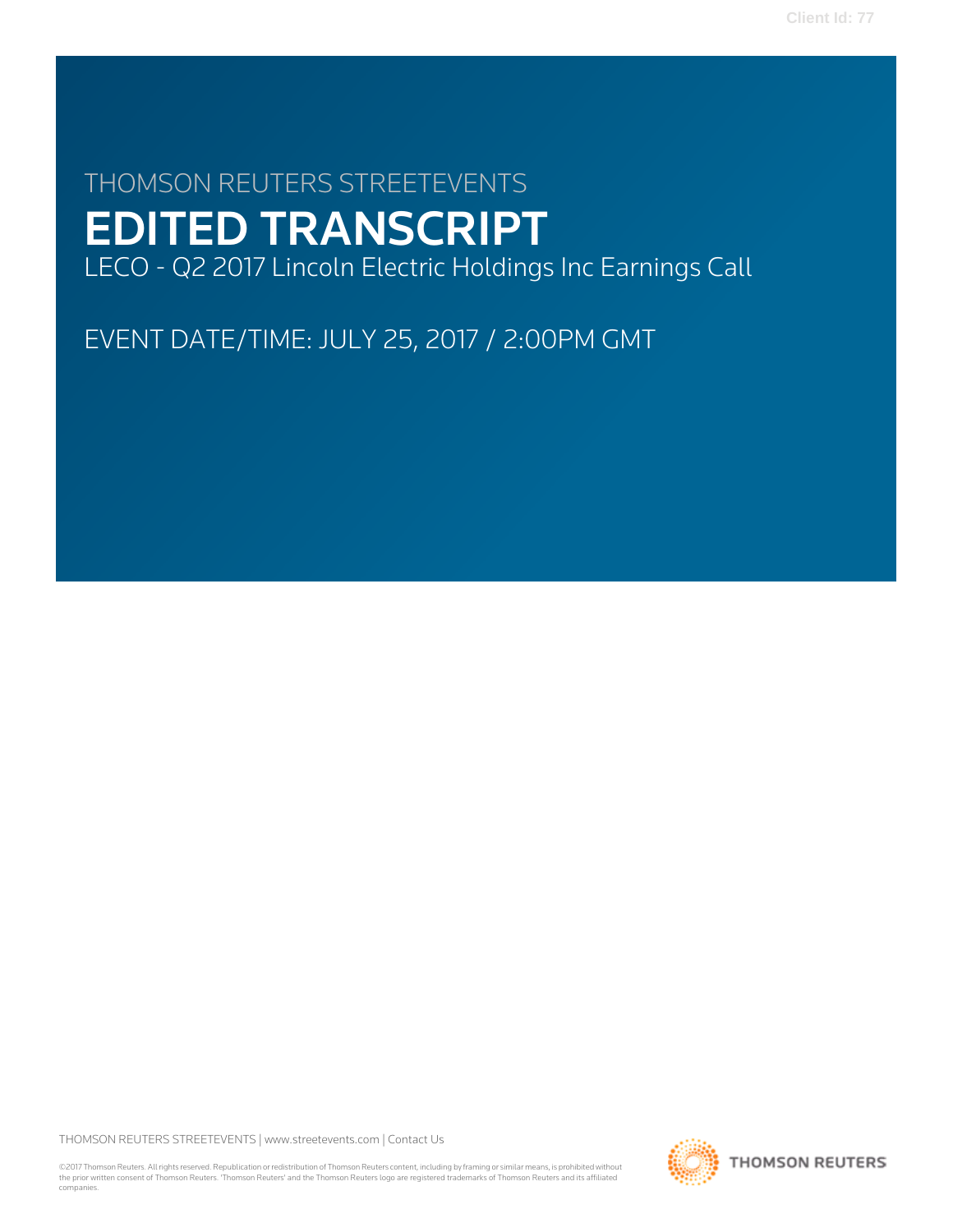#### **CORPORATE PARTICIPANTS**

**[Amanda H. Butler](#page-1-0)** Lincoln Electric Holdings, Inc. - Director of IR **[Christopher L. Mapes](#page-1-1)** Lincoln Electric Holdings, Inc. - Chairman, CEO and President **[Vincent K. Petrella](#page-2-0)** Lincoln Electric Holdings, Inc. - CFO, EVP and Treasurer

### **CONFERENCE CALL PARTICIPANTS**

**[Kenneth H. Newman](#page-5-0)** KeyBanc Capital Markets Inc., Research Division - Associate **[Liam Dalton Burke](#page-8-0)** Wunderlich Securities Inc., Research Division - MD **[Matthew A. Trusz](#page-9-0)** G. Research, LLC - Research Analyst **[Mircea Dobre](#page-6-0)** Robert W. Baird & Co. Incorporated, Research Division - Senior Research Analyst **[Nathan Hardie Jones](#page-4-0)** Stifel, Nicolaus & Company, Incorporated, Research Division - Analyst **[Seth Robert Weber](#page-9-1)** RBC Capital Markets, LLC, Research Division - Analyst **[Thomas Lloyd Hayes](#page-8-1)** Northcoast Research Partners, LLC - MD & Senior Research Analyst **[Walter Scott Liptak](#page-6-1)** Seaport Global Securities LLC, Research Division - MD & Senior Industrials Analyst

#### **PRESENTATION**

#### **Operator**

<span id="page-1-0"></span>Greetings, and welcome to Lincoln Electric's 2017 Second Quarter Financial Results Conference Call. (Operator Instructions) And this call is being recorded. It is now my pleasure to introduce your host, Amanda Butler, Director of Investor Relations. Thank you. You may begin.

#### **Amanda H. Butler** - Lincoln Electric Holdings, Inc. - Director of IR

Thank you, Nicole, and good morning, everyone. Welcome to Lincoln Electric's 2017 Second Quarter Conference Call. We released our financial results earlier today, and you can find our release as an attachment to this call's slide presentation as well as on the Lincoln Electric website at lincolnelectric.com in the Investor Relations section.

Joining me on the call today is Chris Mapes, Lincoln's Chairman, President and Chief Executive Officer; as well as our Chief Financial Officer, Vince Petrella. Chris will begin the discussion with an overview of the quarter, and Vince will cover the quarter's performance in more detail.

Following our prepared remarks, we're happy to take your questions.

<span id="page-1-1"></span>Before we start our discussion, please note that certain statements made during this call may be forward-looking and actual results may differ materially from our expectations due to a number of risks factors. A discussion of some of the risks and uncertainties that may affect our results are provided in our press release within our SEC filings on Forms 10-K and 10-Q. In addition, we discuss financial measures that do not conform to U.S. GAAP. A reconciliation of non-GAAP measures to the most comparable GAAP measure is found in the financial tables in our earnings release, which again is available in the Investor Relations section of our website at lincolnelectric.com. And with that, I'll turn the call over to Chris Mapes. Chris?

#### **Christopher L. Mapes** - Lincoln Electric Holdings, Inc. - Chairman, CEO and President

Thank you, Amanda. Good morning. I'm pleased to report that we achieved good momentum in the second quarter with sales growth across all 3 business segments in all primary product categories and in most end markets. Excluding Venezuela, we achieved approximately 7% sales growth

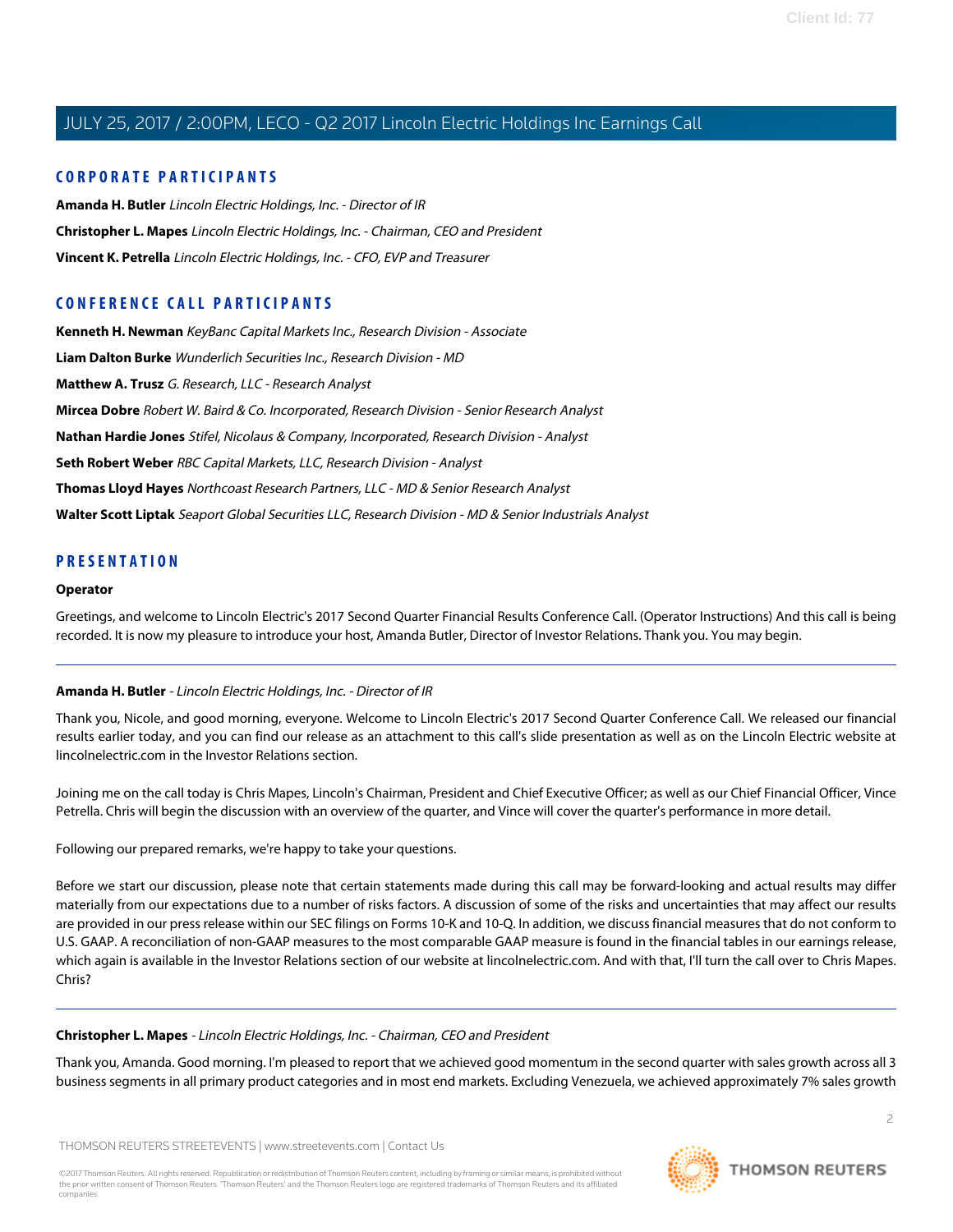in the quarter on 4.2% volume growth and 2.7% price contribution. Higher organic sales helped mitigate increasing raw material costs and higher operating expenses in the quarter. This resulted in a 28% adjusted incremental margin, a 12% increase in our adjusted operating income and an 80 basis point increase in our adjusted operating income margin to 14.7%.

EPS increased to \$0.92 in the quarter. On an adjusted basis, EPS rose 17% to \$0.97, which excludes acquisition and integration-related costs. Operating cash flows remained strong in the quarter, and we achieved good cash flow conversion at 92%.

Moving on to Slide 4. We saw a good momentum in all product categories with consumable demand surpassing equipment growth in the quarter in all of our welding segments. The Harris Products Group business saw strong demand for both retail channel equipment and consumable products.

Geographically, most regions continued to improve. U.S. domestic sales rose 5% and international sales rose 7.3%, excluding Venezuela. With strongest growth in Asia Pacific, especially in China, Australia and India. End markets continued to improve, and we estimate that approximately 90% of our revenue is now exposed to end sector applications that are trending positively.

2 areas of notable strength in our welding businesses are automotive/transportation and energy. This includes most oil and gas-related applications and power generation. This reflects continued development of solutions and key customer expansions. Also, our U.S.-based exports have continued to strengthen on rising demand for our solutions, including our automation systems.

Looking ahead, we continue to expect modest year-over-year sales and margin growth, but against more challenging comparisons in the second half of the year. Our priority is to focus on our development pipeline, commercializing innovative products, identifying opportunities to achieve continuous improvement and driving improved performance through the cycle.

We're also looking forward to the expected close of the Air Liquide Welding acquisition at the end of the month. The combination of our 2 organizations will advance our 2020 Vision and Strategy and better position Lincoln Electric long term as a leader in key international markets.

After several months of integration, planning and assessment, we're confident in how complementary the organizations are, the growth opportunities ahead and the efficiencies we can realize to drive value.

<span id="page-2-0"></span>We look forward to updating you on our progress on our October conference call.

And now, I will pass the call to Vince to discuss our second quarter results and uses of cash in more detail.

#### **Vincent K. Petrella** - Lincoln Electric Holdings, Inc. - CFO, EVP and Treasurer

Thank you, Chris. Looking at our second quarter income statement highlights on Slide 5. Our consolidated sales increased 5.8% compared with the prior year from solid organic sales performance. Volumes rose 3.2%. Price increased 2.6%. And acquisitions contributed 20 basis points to the top line.

Excluding results from our Venezuelan operation in the prior year, second quarter 2017 sales increased 6.9%, primarily from 4.2% higher volumes and 2.7% price. Our second quarter gross profit margin increased 40 basis points to 34.7% compared with 34.3% in the prior year. Higher volumes and price helped to offset rising raw material costs in the quarter. We did incur an approximate \$2 million LIFO charge in our Americas Welding segment, reflecting this raw material inflation.

Our SG&A expense increased approximately 8% or \$9.3 million, primarily due to higher compensation expenses and acquisition transaction and integration costs related to the proposed acquisition of Air Liquide Welding. Excluding those acquisition-related costs, SG&A expense increased 4% or \$5 million and SG&A as a percentage of sales improved by 30 basis points to 20%.

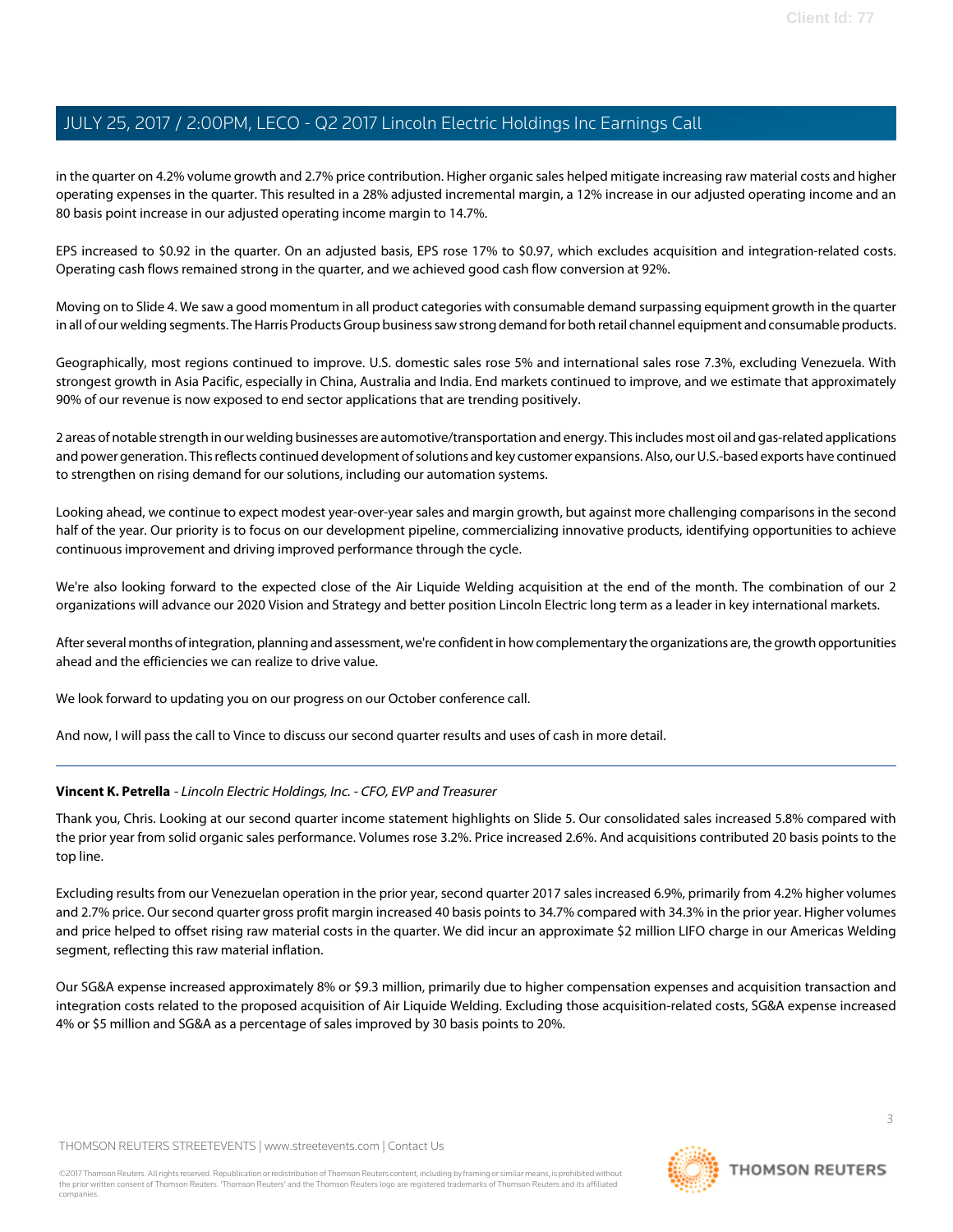Operating income increased 82% to \$87.6 million or 14% of sales. On an adjusted basis, operating income increased 12% to \$92.1 million or 14.7% of sales, an 80 basis point improvement versus the prior year period. Higher volumes drove the improvement in operating profits. Our adjusted incremental margin was 28% in the quarter.

Interest expense was \$6.3 million in the quarter compared with the prior year interest expense of \$4.2 million. We continue to expect annual interest expense of approximately \$24 million.

Our second quarter effective tax rate was 27%, which was lower than the prior year rate of 31.6%, reflecting geographical mix of earnings and tax benefits from stock option exercises. Tax deductions related to stock options exercised in the quarter are recognized as an income tax adjustment on the income statement following the adoption of a new accounting standard in the first quarter of this year. The impact from this accounting change was a benefit of \$2.9 million or \$0.04 per share in the second quarter.

We continue to expect our full year average 2017 effective tax rate to be in the high 20% range. This range is subject to the future mix of earnings, the utilization of U.S. tax credits and the timing and extent of stock option exercise.

Second quarter 2017 diluted earnings per share increased to \$0.92. Excluding special items, EPS increased 17% to \$0.97 per share, reflecting higher organic sales. Our share repurchase activity contributed a \$0.03 benefit to adjusted EPS in the quarter.

Now moving to our reportable segments on Slide 6. Our Americas Welding segment adjusted EBIT margin increased 140 basis points to 17.2% on higher volumes. Sales, excluding Venezuela and results in the prior year, increased 5.9% on 3.3% higher volumes, 2.7% higher price and a 40 basis point improvement from acquisitions.

Demand trends held strong with solid growth in automotive and transportation, heavy industries and portions of the energy sector. Additionally, U.S.-based exports increased approximately 21% in the quarter to \$42 million on strong automation export activity. These areas of growth were partially offset by ongoing weakness in offshore and shipbuilding activities.

International Welding segment adjusted EBIT margin decreased 60 basis points to 6.5%, reflecting higher raw material costs and the timing of pricing actions. Organic sales were strong in the quarter at 6.6%, with both volumes and price up 3.3% each.

We achieved strongest volume performance in the Asia Pacific region. European trends improved notably in consumables. European region organic sales increased by low single-digit percentages in the quarter.

The Harris Products group second quarter adjusted EBIT margin decreased 70 basis points to 11.8% on challenging prior year comparisons, unfavorable mix and higher costs. Volumes increased 11.1% from retail channel demand and from our brazing and soldering solutions. Price increased 1% unfavorable, but moderating year-over-year metal cost changes.

Now move to Slide 9. Cash flow from operations was \$75 million in the quarter as compared with \$102 million in the prior year period, reflecting the impact of increasing sales levels in the quarter. Our operating working capital ratio improved 70 basis points to 16.7% compared with 17.4% in the prior year same quarter.

Capital expenditures held steady at \$16 million in the quarter. We are maintaining our full year CapEx spend expectation at \$65 million to \$75 million for the year. During the second quarter, we paid a cash dividend to shareholders of \$23 million, reflecting the 9% higher dividend payout rate in 2017.

Before I open up the call to questions, I would like to comment on our expectations for sales and profitability from the pending Air Liquide Welding acquisition, which again we expect to close by the end of the month. We previously outlined that Air Liquide Welding's annualized sales in 2016 were approximately \$400 million. Looking ahead to the close, we would expect sales performance of between \$50 million and \$60 million for the balance of the third quarter, which reflects seasonal weakness in Europe due to the normal holiday shutdowns in that region.

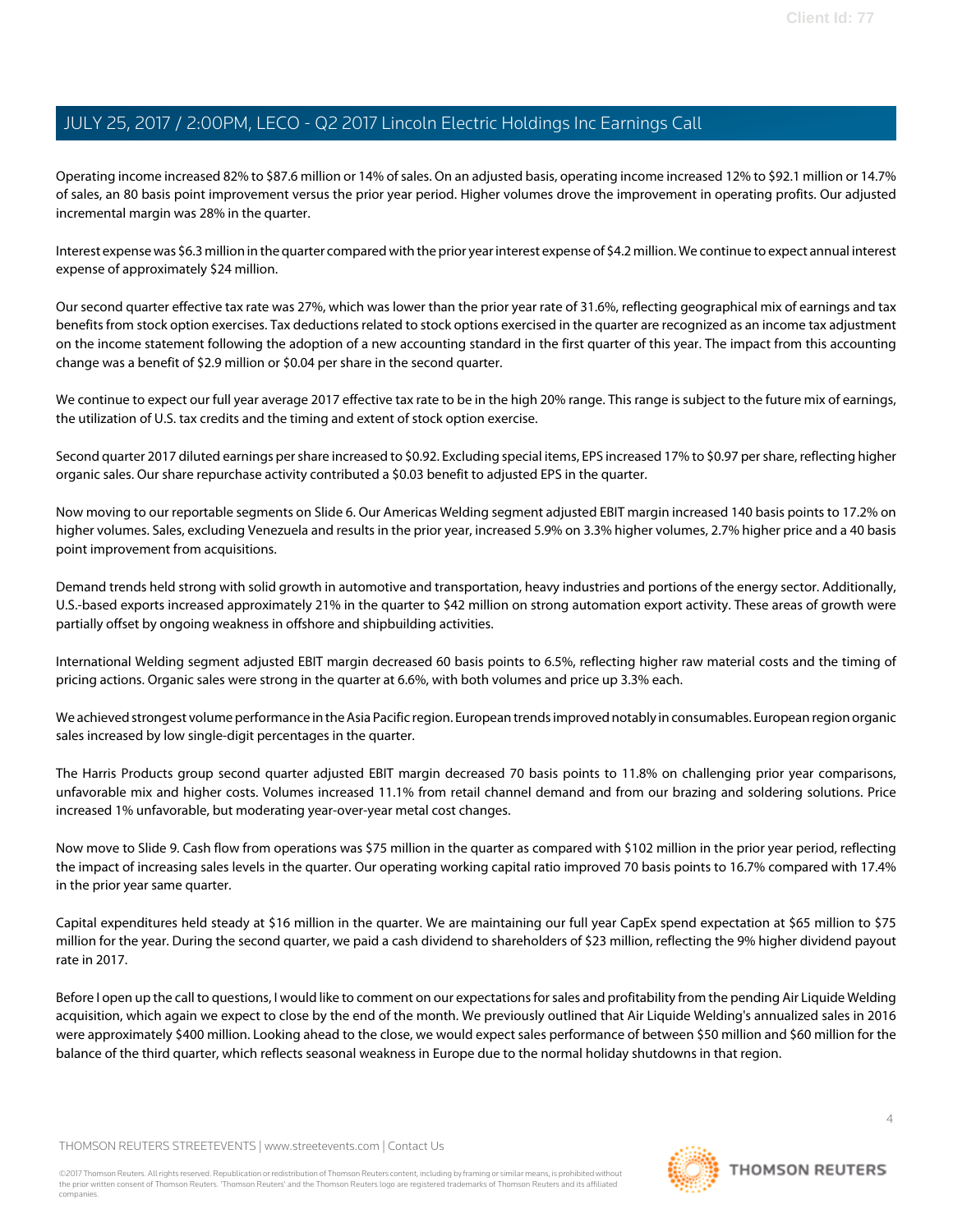Given this lower volume activity, we do not anticipate any measurable contribution from the acquired business during the third quarter. In the fourth quarter, we expect more normalized sales of between \$90 million and \$100 million and modest low single-digit percentage profitability.

As previously discussed, the inclusion of Air Liquide Welding's results will initially compress our consolidated operating profit margin in the near term by approximately 170 to 180 basis points, but will contribute \$0.03 per share per quarter in the first full year of operations. We do expect to double the EPS contribution to \$0.06 per share per quarter beginning in the second half of 2018.

Now I'd like to turn the call over for questions. Nicole?

### **QUESTIONS AND ANSWERS**

#### **Operator**

<span id="page-4-0"></span>(Operator Instructions) Our first question comes from the line of Nathan Jones of Stifel.

#### **Nathan Hardie Jones** - Stifel, Nicolaus & Company, Incorporated, Research Division - Analyst

I'm just going to start unusually, I guess, in the Harris group. On my first quarter call, you guys talked about having challenging comps there for the next couple of quarters and still put up 11.1% volume growth there. Can you talk about what you think drove such strong results in that segment, given a tough comparing the second quarter and what your expectations are going forward?

#### **Christopher L. Mapes** - Lincoln Electric Holdings, Inc. - Chairman, CEO and President

Yes, our Harris business performed very well from a growth perspective in the quarter. I believe it really is a culmination of couple of items. One is continued investment in the marketing strategy around the retail channel. Retail was very strong for us in the quarter. We also saw some continued improvement in wholesaling as well as the HVAC space that we have for those products. So our Harris business has been advancing the retail strategy with its partners in that space, and we have several new products that are being developed and launching into the HVAC space. And we're starting to see some of those benefits on the top line side for the Harris business.

#### **Nathan Hardie Jones** - Stifel, Nicolaus & Company, Incorporated, Research Division - Analyst

So despite the challenging comp that you're going to have again in the third quarter, I guess, would you expect to, say, strong, I don't know, midto high single-digit growth rate there in the third quarter? Is it -- is this kind of a sustainable level that we're looking at from the first half?

#### **Vincent K. Petrella** - Lincoln Electric Holdings, Inc. - CFO, EVP and Treasurer

Well, we're certainly expecting the Harris business as we are our other segments to continue to show growth in the back half of the year and would expect the Harris business to be in the mid- to high single-digit growth profile for its business as we we move into the third quarter. So certainly don't believe their growth is an anomaly. Certainly very strong performance in the second quarter that we might not be able to replicate in that low double digits, but certainly expecting mid- to high double digit and continuing to show growth in the Harris business as we move through 2017.

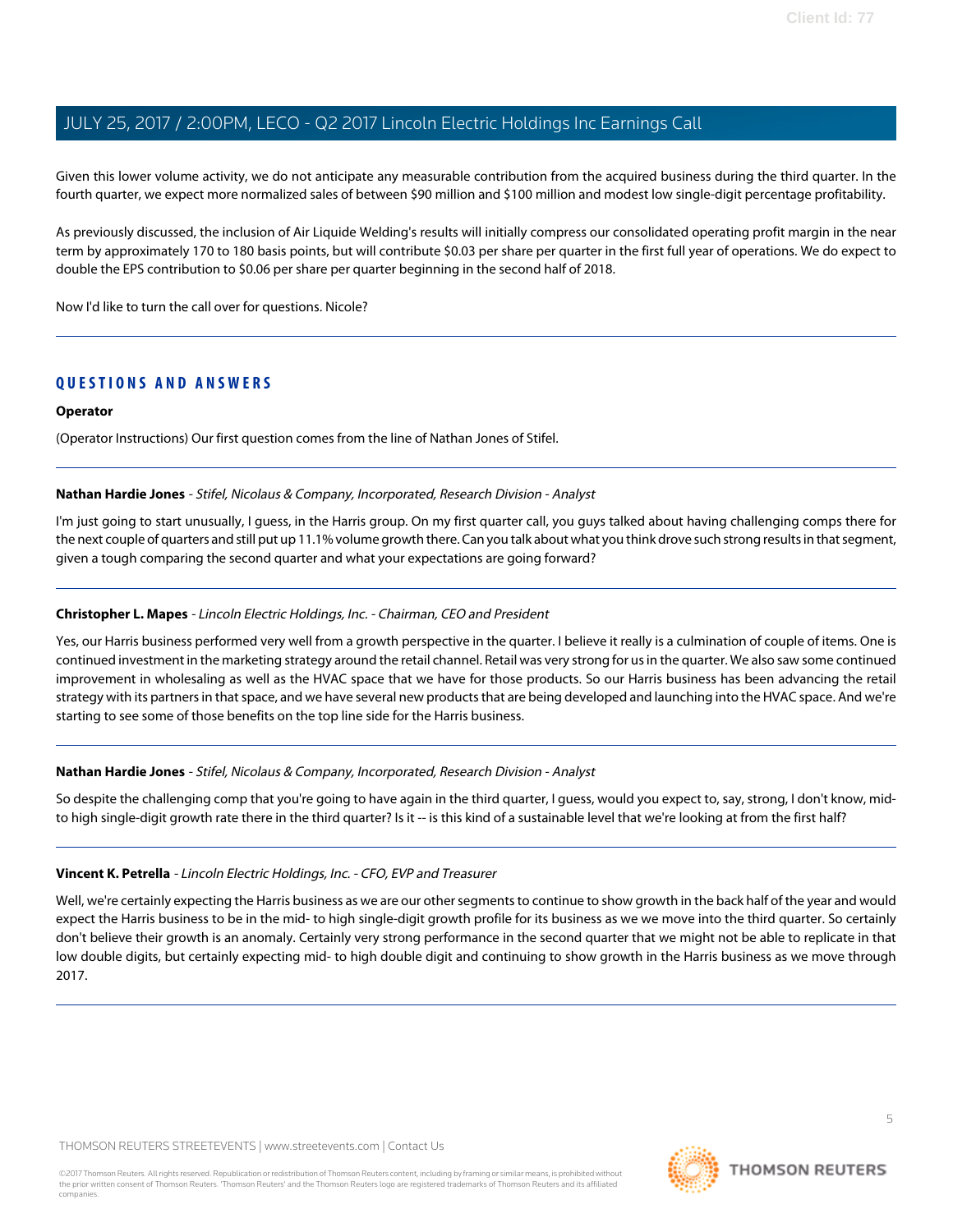#### **Nathan Hardie Jones** - Stifel, Nicolaus & Company, Incorporated, Research Division - Analyst

Okay. And I guess, the other number that stuck out to me was the slowing of the volume growth in the Americas, went from 4.1 to 1.7. Can you talk about if there was any particular end markets that drove that, anything -- any anomaly that maybe corrects itself, whether oil price volatility impacted that or just what you think caused this slowdown in volume growth there?

#### **Vincent K. Petrella** - Lincoln Electric Holdings, Inc. - CFO, EVP and Treasurer

I really can't identify any particular segment. As we stated, our segments across the enterprise are still in an expansion mode, where most of the segments outside of offshore and outside of shipbuilding continue to be in a level of expansion. I would expect part of that is a very, very strong first quarter as we were relative to that particular business, but still believe we're advancing our solutions. And as we stated, we had very strong growth in a couple of segments, especially automotive where I think many participants are wondering whether that particular segment is flattening. But our Americas growth in that particular segment was very strong. So really can't call out particular element, probably a very strong Q1, but continuing to see advancements of growth in the Americas business.

#### **Operator**

<span id="page-5-0"></span>Our next question comes from the line of Steve Barger of KeyBanc.

#### **Kenneth H. Newman** - KeyBanc Capital Markets Inc., Research Division - Associate

It's Kenny Newman for Steve. So you mentioned expectations for sales and margin growth in '17. Could you give us some color on how you're thinking about incremental margins ex Air Liquide in the back half of the year?

#### **Vincent K. Petrella** - Lincoln Electric Holdings, Inc. - CFO, EVP and Treasurer

So ex Air Liquide, we would stay by our previously disclosed view of somewhere between 25% and 30% incremental, depending upon where we end up with top line organic sales performance. So same kind of range that we've -- that we outlined for the second quarter.

#### **Kenneth H. Newman** - KeyBanc Capital Markets Inc., Research Division - Associate

Got it. And speaking of top line organic, do you think you can post another price increase into the second half? Or should we expect organic growth to come from volumes? Just trying to see expecting organic volumes to be sustainable where we saw this quarter or going to be stronger in 2H?

#### **Vincent K. Petrella** - Lincoln Electric Holdings, Inc. - CFO, EVP and Treasurer

So the pricing that we saw on the second quarter, I would anticipate that, that would continue in line with those types of year-over-year comparisons. From a pricing strategy perspective, I don't see any significant changes occurring in the second half of the year. Raw material inputs are moderating and flattening out. So our expectation is relatively stable pricing environment as an outlook for the second half.

#### **Operator**

Our next question comes from the line of Mig Dobre of Baird.

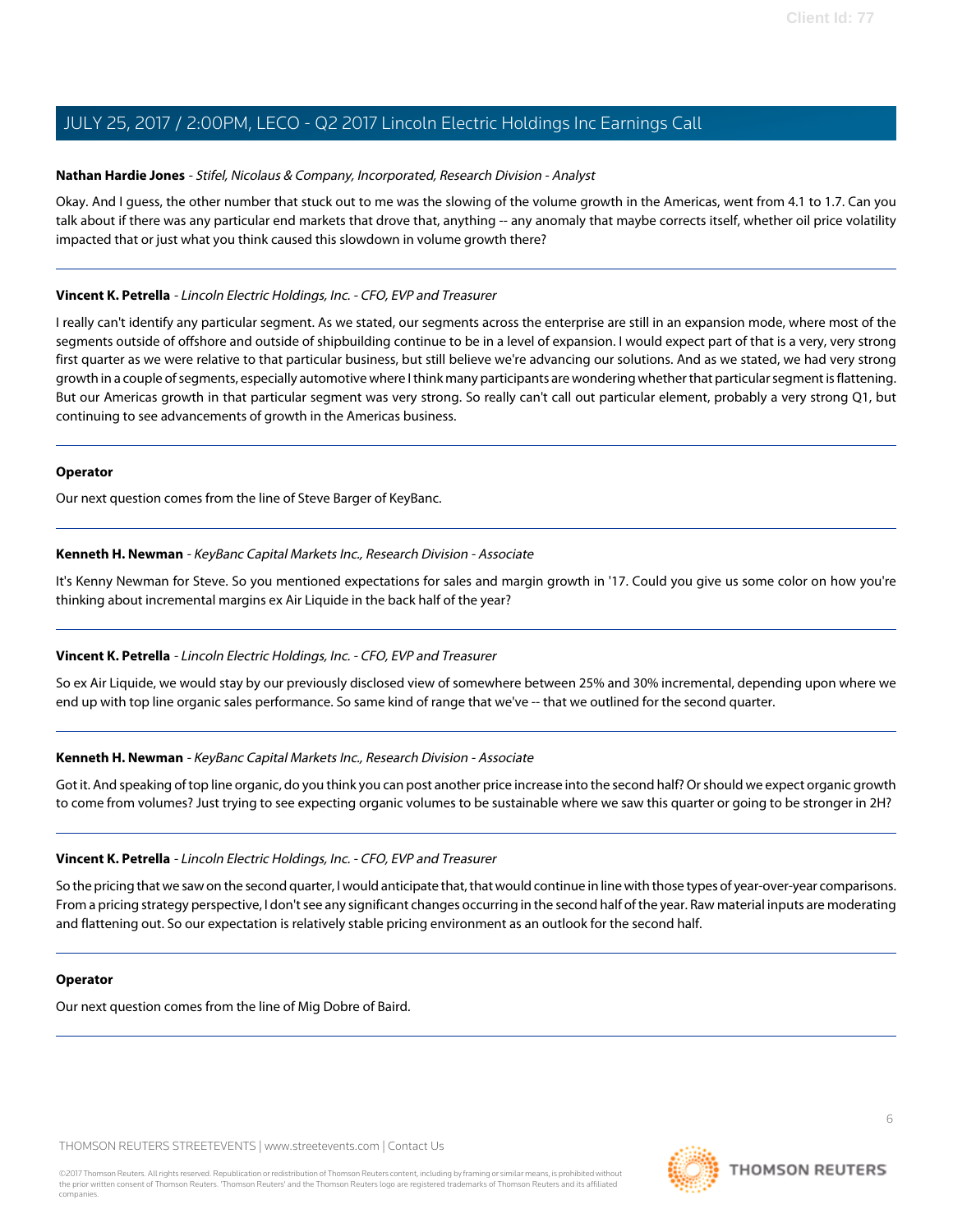#### <span id="page-6-0"></span>**Mircea Dobre** - Robert W. Baird & Co. Incorporated, Research Division - Senior Research Analyst

This is Mig Dobre. So if we can go back to a previous point on volume in the Americas, maybe we can unpack this a little more. If we exclude Venezuela, you were looking at 3.3% volume growth. And I'm just wondering here, can we maybe look at equipment versus consumables? You said consumables has grown across the board. I presume that includes Americas?

#### **Vincent K. Petrella** - Lincoln Electric Holdings, Inc. - CFO, EVP and Treasurer

That's correct, although there's a more modest growth rate in the Americas in equipment. We had a stronger growth profile in consumables in the quarter than equipment, Mig.

#### **Mircea Dobre** - Robert W. Baird & Co. Incorporated, Research Division - Senior Research Analyst

Okay. And I'm trying to kind of square all of this with your comment on the export business, up 21% to \$42 million, that's what I recall you said. I guess, this contributed something like 2.2% to organic growth. I presume not all of that was volume. But it seems like the export business was a good chunk of what we have seen here in the quarter. I'm trying to understand in terms of real, call it, North American demand, whether it's equipment or consumables, how things are progressing versus what you've seen in the first quarter and what your expectations for this end market are for the second half of the year?

#### **Vincent K. Petrella** - Lincoln Electric Holdings, Inc. - CFO, EVP and Treasurer

Yes, so Mig, domestic demand was still strong in the quarter with those sales being up in the mid-single digits. Certainly, export business was stronger with a 21% increase. But we're still seeing steady and strong demand in the quarter, both domestically and from an export perspective.

#### **Mircea Dobre** - Robert W. Baird & Co. Incorporated, Research Division - Senior Research Analyst

All right. Vince, before I get back in the queue, I guess, my point is this. Every data point that I've looked at through the quarter, whether it's what's happening in the machinery sector, whether it's fabricated metal, you name it, was suggesting that things are really accelerating and picking up in the second quarter versus the first. And I'm just wondering if that's really what you're seeing as well. If there is a lag in your business versus some of these other data points, is that normal? And at what point, in your view, we're going to have some kind of a catch-up?

#### **Vincent K. Petrella** - Lincoln Electric Holdings, Inc. - CFO, EVP and Treasurer

I think that our second quarter is largely in line with what we saw in the first quarter from demand trends. We view this as a strong environment. We have noted a broadening out of our end market improvements across more than 90% of those markets. I would say, Mig, that the second quarter on a year-over-year basis did have 1 less billing day, which inevitably has some impact on the view of the current quarter versus the prior year's quarter. But we don't see it, in our view, a significant difference in our year-over-year performance in the second versus the first quarter.

#### <span id="page-6-1"></span>**Operator**

Our next question comes from the line of Walter Liptak of Seaport Global.

### **Walter Scott Liptak** - Seaport Global Securities LLC, Research Division - MD & Senior Industrials Analyst

Wanted to ask about, the pricing at 2.6%, that looks pretty good, but the gross margin was still down sequentially. And I guess, there is a LIFO charge in there. Is there anything else in there that depressed it? Or is it gross margin being impacted by the equipment consumables mix that you talked about?

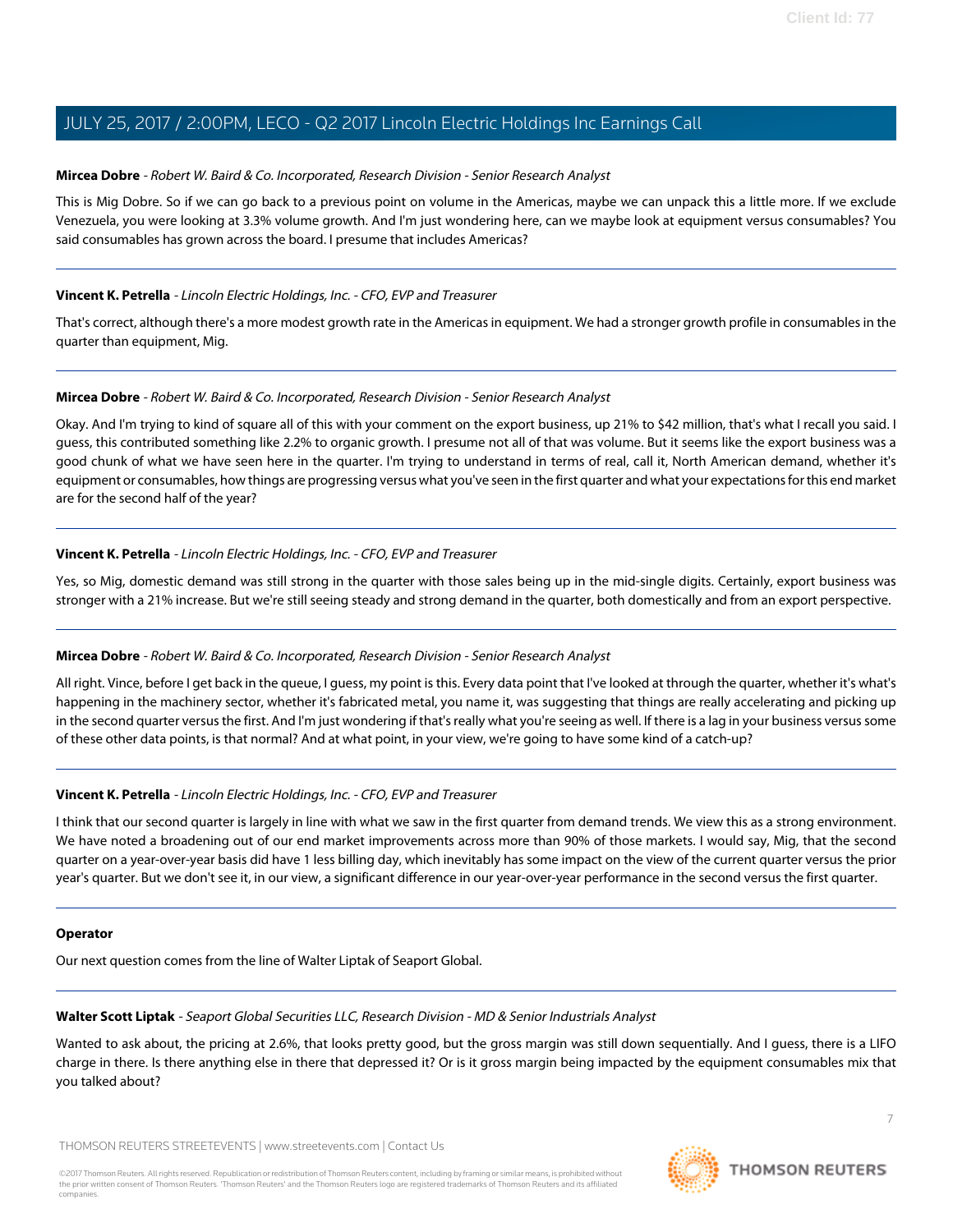#### **Vincent K. Petrella** - Lincoln Electric Holdings, Inc. - CFO, EVP and Treasurer

We had some higher costs that we're fully expecting coming through our segments in the second quarter. We talked about the full restoration of some of our cost-cutting initiatives that we had implemented over the past couple of years. We did have the maturing of the raw material cost increases in -- across our segments. You can see that in the Harris Products Group and International, we gave up a little bit of price cost there, but maintained our position, I would say, rather well in the Americas. So this is fully in line with what our expectations were for the second quarter, seeing these costs come in that we had been predicting at the end of last year and through the first quarter of this year.

#### **Walter Scott Liptak** - Seaport Global Securities LLC, Research Division - MD & Senior Industrials Analyst

Okay. What are we thinking about for -- what are you thinking about for third quarter for some of those costs as well as for the LIFO charge?

#### **Vincent K. Petrella** - Lincoln Electric Holdings, Inc. - CFO, EVP and Treasurer

Well, the LIFO charge is in line with what we took in the second quarter. We can expect a similar type of situation in the third quarter, in the second half of the year. Our view on the cost position is that it's relatively mature, that we don't expect any material changes one way or another as we move into the third quarter. So we would expect more of the same. And with the expectations on volumes that we saw in the second quarter and replicating something along those lines in the third quarter, we ought to see some incremental improvement in our overall margin profile in the third quarter.

#### **Walter Scott Liptak** - Seaport Global Securities LLC, Research Division - MD & Senior Industrials Analyst

Okay, great. Look, if I could do a follow-on then on the energy sector, could you refresh us now -- like how are you thinking of energy, how much of that is the mix of your sales, both direct and indirect? And was it across the board, up, mid, downstream that you're seeing the improvement, any cadence? Just looking for a little bit more info on your energy sector exposure?

#### **Christopher L. Mapes** - Lincoln Electric Holdings, Inc. - Chairman, CEO and President

So we have continual improvement on a year-over-year basis in our oil and gas end markets. We increased in the second quarter mid-teens in total sales year-over-year. The strongest part of those mid-teens improvement were in upstream and downstream. And the strongest single end market was upstream activity. So we had a strong quarter from the oil and gas perspective. That oil and gas business is also about mid-teens exposure for the total corporation, total energy, including oil and gas is in the high teens.

#### **Christopher L. Mapes** - Lincoln Electric Holdings, Inc. - Chairman, CEO and President

Yes, it was pretty broad-based outside of the offshore segment of the space. That's what I like about the breadth that we're seeing is that we're seeing some broad improvements, not only across upstream, downstream, but also regionally that gives us some confidence of firming and growth in that space as we move forward.

#### **Walter Scott Liptak** - Seaport Global Securities LLC, Research Division - MD & Senior Industrials Analyst

Okay. And the price of oil has been kind of volatile over the last month or 2. Were you just seeing improvement throughout the quarter into July in the recovery? Or have you seen the demand for welding products related to oil and gas move around with the price of oil?

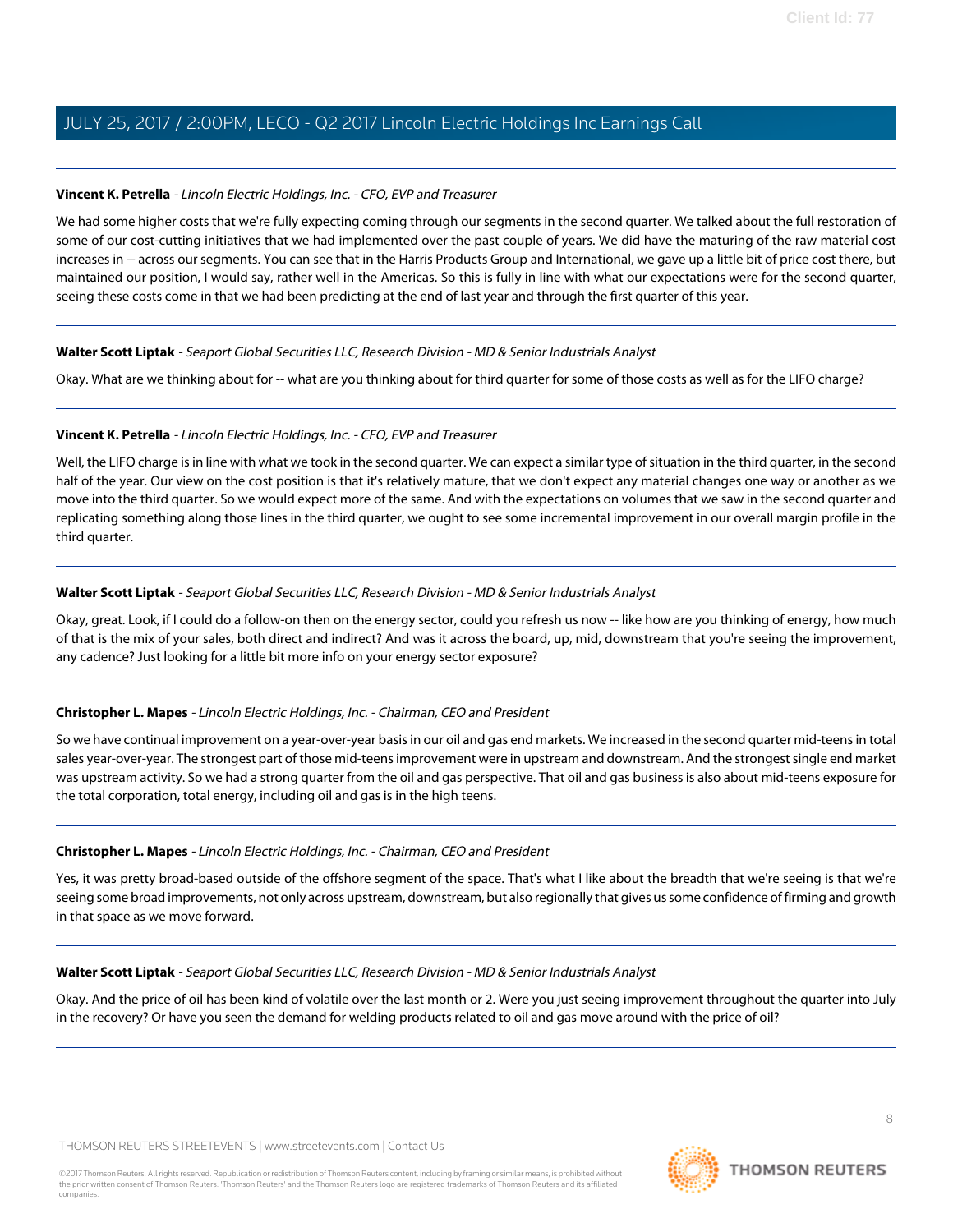#### **Christopher L. Mapes** - Lincoln Electric Holdings, Inc. - Chairman, CEO and President

Yes, we didn't see necessarily any material change in the quarter. We saw some of the volatility for the oil price within the quarter. But that type of quick movement, usually we don't see that level of impact immediately. So we really didn't see anything within our data within the quarter relative to our demand model.

#### **Operator**

<span id="page-8-0"></span>And our next question comes from the line of Liam Burke of FBR Capital.

#### **Liam Dalton Burke** - Wunderlich Securities Inc., Research Division - MD

Chris, could you give us some color on Europe. Volume was up. Was it primarily automation, or was it systems? Or how is that market shaking out from both product and a competitive basis?

#### **Christopher L. Mapes** - Lincoln Electric Holdings, Inc. - Chairman, CEO and President

Well, I think a couple of comments on Europe. I believe that when we're seeing broad discussions in the marketplace around improvement in the European economy, I believe we're seeing some of that benefit. It wasn't that long ago, 3 or 4 quarters, where there was some real intrepidation relative to Europe. But we've seen over the last couple of quarters firming and slight improvements in those markets. And I would tell you that it's relatively broad-based as it relates to the solutions. There's not any one particular application or category, which is driving that. And again, that gives me more confidence in that region long term and expecting opportunistically that this will also provide us with a catalyst as we're bringing in the Air Liquide business at the end of the month, where they have a lot of density and capabilities within that region.

#### <span id="page-8-1"></span>**Operator**

Our next question comes from the line of Tom Hayes of Northcoast research.

#### **Thomas Lloyd Hayes** - Northcoast Research Partners, LLC - MD & Senior Research Analyst

Maybe shifting around the globe to the Asia Pacific business. You said, business there is picking up. Just wondering maybe give us kind of an update where you stand on the profitability levels. I know, before you consolidated or changed the reporting segments profitability and China being bit of a challenge, just maybe kind of an update on where that stands?

#### **Vincent K. Petrella** - Lincoln Electric Holdings, Inc. - CFO, EVP and Treasurer

So Tom, we're seeing improvements most notably in organic growth in the Asia Pacific region and China and Australia. China first, we continue to gain attraction and developing our business model there. And we've also been aided by upturn in end markets in the -- in our China marketplace, are profitable there and have been consistently profitable for the last several quarters. The business is improving. I would say it's still a bit uneven and volatile, but we're satisfied with the progress that we've there over the past 4 to 6 quarters. Australia is showing some rebound in underlying markets, but perhaps more importantly, we're winning some important discrete business opportunities there that have driven our revenue and margin levels to levels that we haven't seen for the better part of a couple of years there. So we're -- the Asia Pacific region certainly has a good trend line going forward.

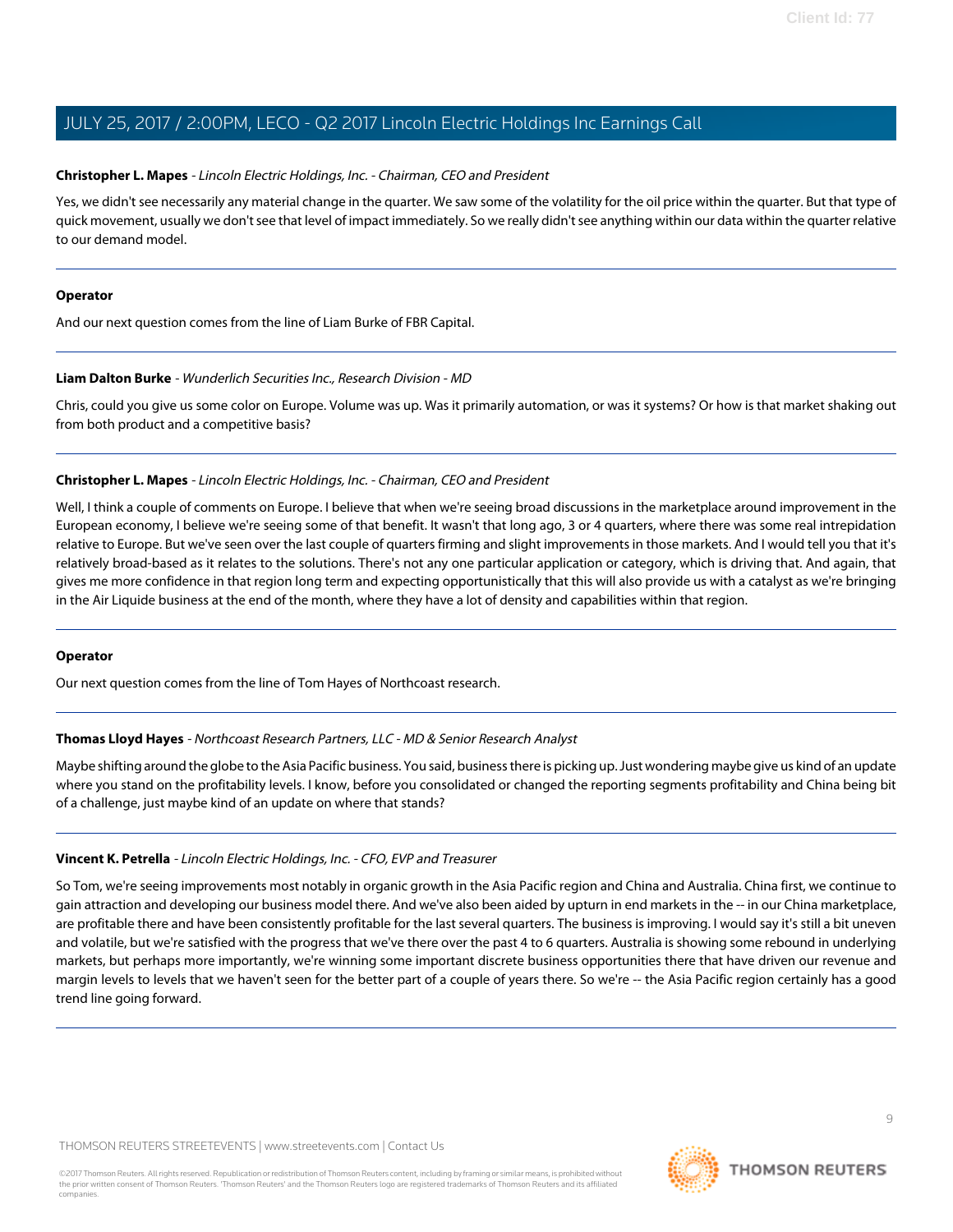#### **Christopher L. Mapes** - Lincoln Electric Holdings, Inc. - Chairman, CEO and President

Tom, I would add also that I don't think it's accidental. Matter of fact, it's part of the strategy to drive more solutions into that marketplace. The expansion of our technical centers that were developed in Australia and Singapore over the last 18 to 24 months, we've had a multitude of customers, both channel partners as well as OEMs, that have visited us to look at our solutions in those regions. And we're beginning to see some of the benefits of that investment in those markets.

#### **Operator**

<span id="page-9-0"></span>Our next question comes from Matthew Trusz of Gabelli & Company.

#### **Matthew A. Trusz** - G. Research, LLC - Research Analyst

Can you provide a little more color on what drove margins down in the International segment despite taking, I guess, even more price than the Americas? Is it something of a function of business mix there having more lower engineered consumables?

#### **Vincent K. Petrella** - Lincoln Electric Holdings, Inc. - CFO, EVP and Treasurer

It's really related to my previous comments on cost coming into the model and not fully being offset by pricing improvements. So we had a little bit of a deterioration in our margins from that perspective.

#### **Matthew A. Trusz** - G. Research, LLC - Research Analyst

Okay. And then just going back to the export strength in automation specifically, what end markets are you selling there that, that's driving the growth there? Are there any specific commercial initiatives that you call out?

#### **Vincent K. Petrella** - Lincoln Electric Holdings, Inc. - CFO, EVP and Treasurer

The export markets that have been attractive have been some in the Middle East. We've had strong exports into China. And then our neighbors in Canada, and particularly Mexico, are up very strongly in exports. So those handful of regions and countries are predominantly the drivers for export improvement.

#### <span id="page-9-1"></span>**Operator**

Our next question comes from the line of Seth Weber of RBC Capital Markets.

### **Seth Robert Weber** - RBC Capital Markets, LLC, Research Division - Analyst

I think this is probably a follow-on to that previous question. But I'm trying to understand if you could parse out some of the strength in the auto markets that you're seeing. Is it possible to parse out how much of that is coming from automation and maybe some of that is this export business you're talking about. And how much of it is just the traditional welding business is continuing to do well, because obviously, this is kind of a hot topic around the space right now? If there is any additional color on the auto strength that you're calling out.

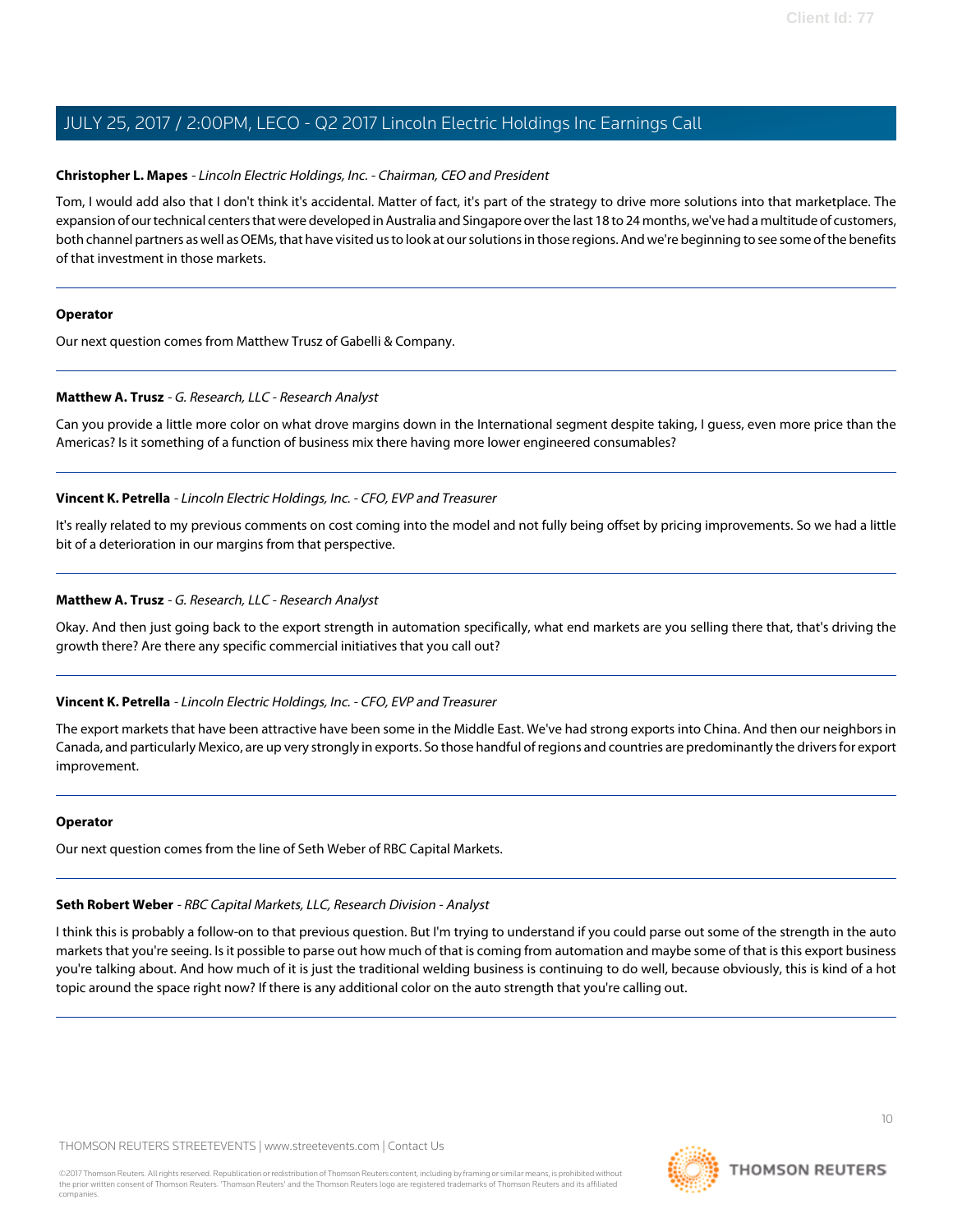#### **Christopher L. Mapes** - Lincoln Electric Holdings, Inc. - Chairman, CEO and President

So when we looked at the automotive segment on a global basis and looked at the increase year-over-year, about half of that increase was relative to customer expansion, us doing more business with current customers or some customer acquisition activity. The other half of that growth was relative to some new products and solutions that we have in space, and then just quite frankly, growth in the -- with the customers that we're participating with. So again, about half new customer acquisition and about half new technologies and growth in the space that we're participating.

#### **Seth Robert Weber** - RBC Capital Markets, LLC, Research Division - Analyst

Okay. But it's fair to characterize that the core welding business is up as well as the automation into auto?

#### **Christopher L. Mapes** - Lincoln Electric Holdings, Inc. - Chairman, CEO and President

Absolutely.

#### **Seth Robert Weber** - RBC Capital Markets, LLC, Research Division - Analyst

Okay. And is there any color that you could help with as far as regional auto mix? Does it just kind of mirror the overall company? Or is there some subtleties with the regional autoexposure specifically?

#### **Christopher L. Mapes** - Lincoln Electric Holdings, Inc. - Chairman, CEO and President

Well, our automotive exposure is certainly greater in the Americas segment than it is in the International segment relative to a density perspective. So we are -- we're slightly heavily more focused in our ability to service that market in the Americas versus International. But we don't break out the amount of density within those 2 segments from an industry perspective. Partially, because quite frankly, it is and always as relatively as one might think at the end of the day, we're continuing to try to drive those solutions broadly across the world, but certainly just have a high density in that particular segment in our Americas space.

#### **Vincent K. Petrella** - Lincoln Electric Holdings, Inc. - CFO, EVP and Treasurer

Makes sense.

#### **Vincent K. Petrella** - Lincoln Electric Holdings, Inc. - CFO, EVP and Treasurer

The growth rates were robust in both Americas and International. We had strong growth rates in automotive and transportation globally. And the growth rates in International were certainly higher than what the bills that you might be following in the International arena. So we had good strong growth in across all of our segments in automotive and transportation.

#### **Seth Robert Weber** - RBC Capital Markets, LLC, Research Division - Analyst

That's helpful, guys. And I guess, just a quick follow-up. I mean, the mix that the company is currently running at consumables equipment, is that kind of the right -- you feel like that's normalized at this point? Or you still think that there's some -- I know in the first quarter, you kind of talked out mix -- you talked about mix was favorable. This quarter you talked about there's a little bit more of a headwind. So is this sort of a normalized level here, or do you think it continues to become more of a headwind going forward?

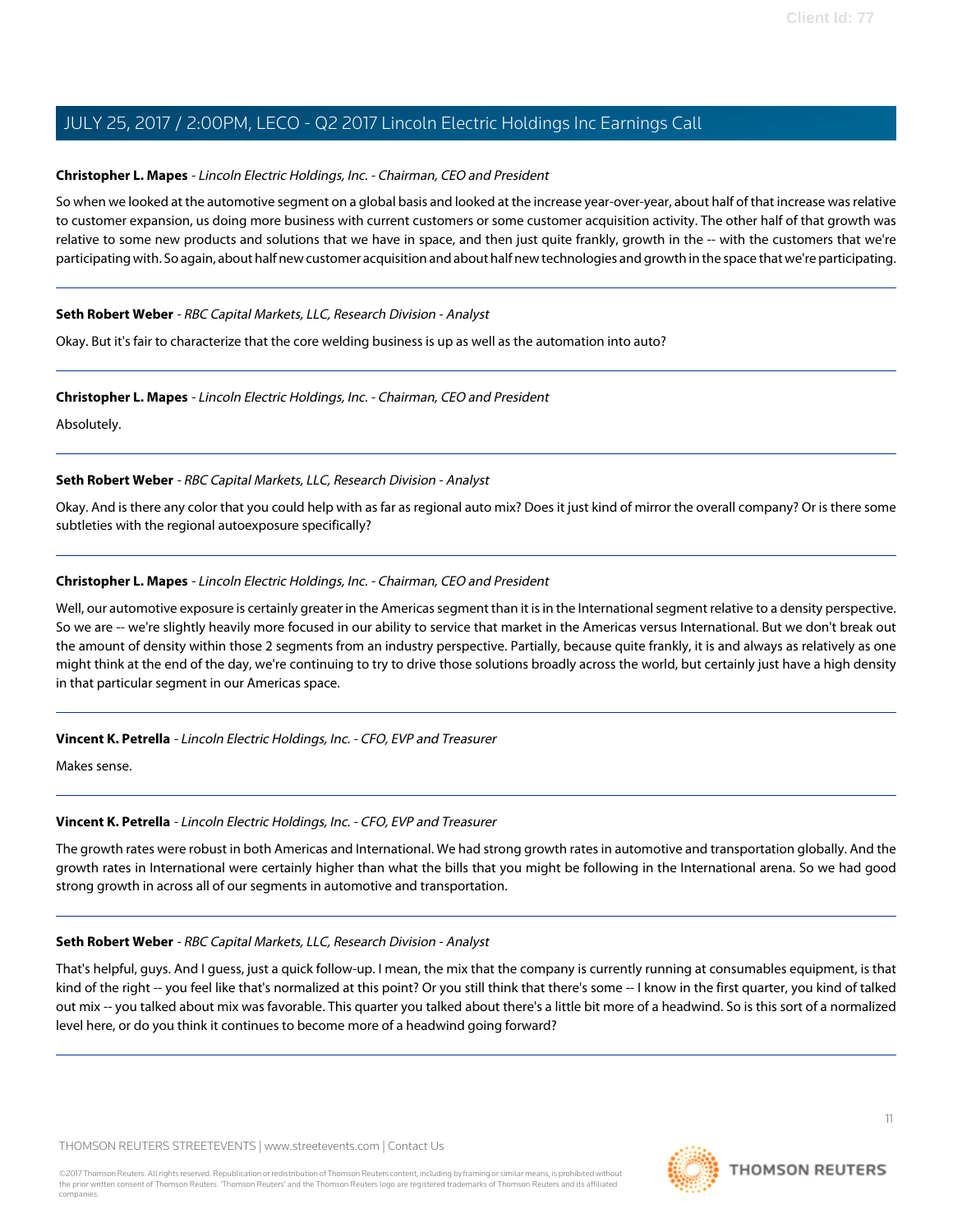#### **Vincent K. Petrella** - Lincoln Electric Holdings, Inc. - CFO, EVP and Treasurer

I don't -- I wouldn't say that mix we expect it to be a headwind going forward. In large part, our consumables and equipment portfolios globally have similar margin profiles. And I would tell you that we expect more out of equipment if this recovery continues to strengthen, and that mix might improve a little bit. But our expectations are that we should not have significant headwinds from mix going forward.

#### **Operator**

(Operator Instructions) Our next question comes from the line of Mig Dobre of Baird.

#### **Mircea Dobre** - Robert W. Baird & Co. Incorporated, Research Division - Senior Research Analyst

I just wanted to clarify something. And if I missed this, I apologize. But I want to make sure that I understand how you're positioning volume growth as in what's kind of behind your comments for the second half of the year for the Americas Welding and International Welding. I understand, Harris, you commented on that, but I want to make sure we're clear in Americas and International. Do you expect volume growth there in spite of comparisons getting progressively more difficult? Or should we be mindful of that comparison as we think about the back half?

#### **Vincent K. Petrella** - Lincoln Electric Holdings, Inc. - CFO, EVP and Treasurer

We expect there to be, Mig, a continued improvement in year-over-year performance in our global business, which would include both the Americas and International. We talked about, from a consolidated perspective, seeing a low to mid-single-digit organic sales improvement year-over-year. We do, as normally is the case, expect the third quarter to have some seasonality that would result in a sequential decline from the second quarter. But we do expect year-over-year comparisons to improve across our portfolio by a low to mid-single-digit organic amount.

#### **Mircea Dobre** - Robert W. Baird & Co. Incorporated, Research Division - Senior Research Analyst

In the fourth quarter, you're saying here?

#### **Christopher L. Mapes** - Lincoln Electric Holdings, Inc. - Chairman, CEO and President

No, no. No, we're talking third.

### **Mircea Dobre** - Robert W. Baird & Co. Incorporated, Research Division - Senior Research Analyst

You're talking third. And obviously, your comparisons get tougher in the fourth quarter in both Americas and International. But I don't know if you have visibility to comment at all on what that could look like?

### **Christopher L. Mapes** - Lincoln Electric Holdings, Inc. - Chairman, CEO and President

Not at this point.

### **Mircea Dobre** - Robert W. Baird & Co. Incorporated, Research Division - Senior Research Analyst

Not at this point. Okay? And then -- sure, sure. And then, I guess, the other question I had, if we're looking at automotive versus heavy industries, I'm wondering if, say for instance, down the line the automotive component of the business is slowing down, but we continue to see a pickup in